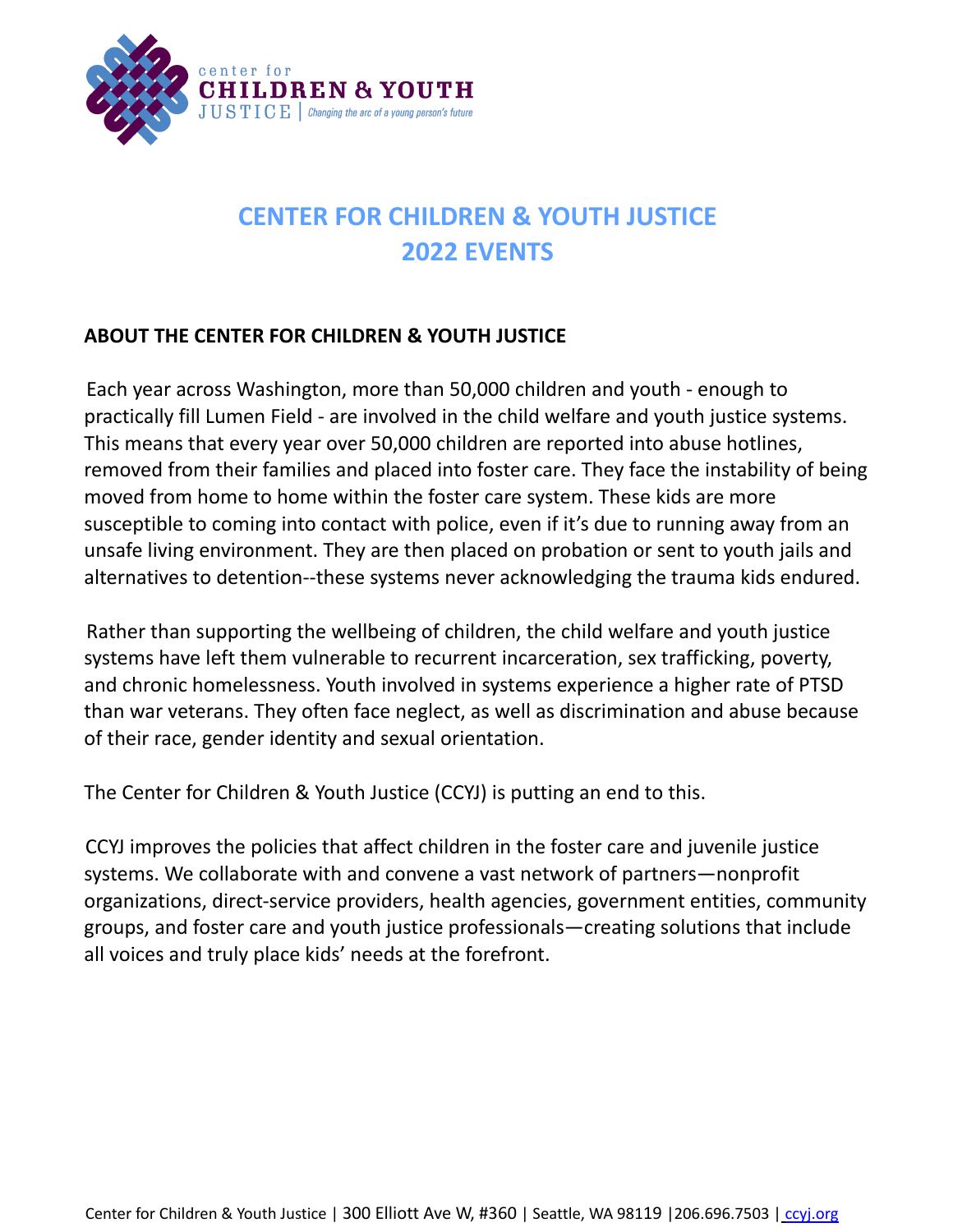

#### **What's to Come in 2022**

In 2021, the Center for Children & Youth Justice, which was founded in 2006 by Justice Bobbe Bridge (ret.), celebrated its 15-year anniversary through a variety of events, mostly virtual with one socially-distanced night out at the Drive-In! As we embark on 2022, and look beyond, we maintain an ambitious vision that ensures all children, youth, and young adults are healthy, safe and thriving; cared for by their community; valued as they are; and have a sense of belonging

We will be hosting a variety of events in 2022, mainly virtual, but will continue to monitor the current landscape to hopefully include  $-$  in a safe way  $-$  an in-person event in the Fall of 2022. We look forward to continuing our wildly successful virtual cooking class, virtual game night, educational Lunch and Learn series, and end-of-year Jammies for Justice "non-event" event! We will also unveil a variety of new, out-of-the-box virtual events to keep our 4,000+ donors connected, inspired, and engaged.

We invite you to partner with us as we continue to empower kids, stabilize families, and strengthen communities in Washington State.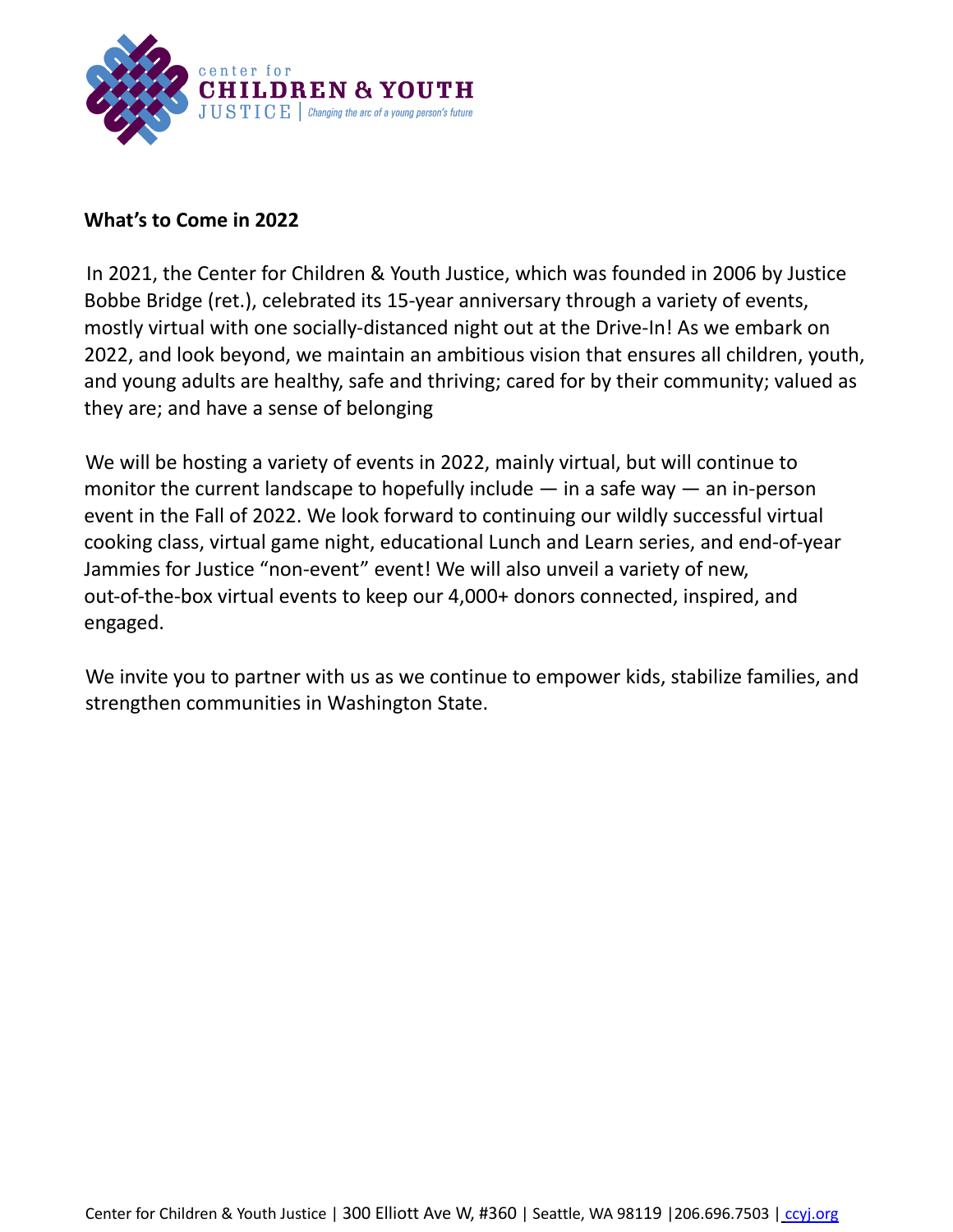

# **2022 SPONSORSHIP OPPORTUNITIES**

*(Sponsors will receive the following benefits throughout 2022)*

# **Sponsorship Levels**

Sponsorship allows for 100% of the funds donated during our virtual events to go directly towards achieving sustainable, just, equitable, and fair systems for children and families that will positively impact future generations.

### **\$15,000 PRESENTING SPONSOR**

- **10 VIP Invitations to the event of your choice**
- **Recognized in Seattle Times Ads**
- **● Event Program:** Prominently Displayed Logo on printed program for two exclusive VIP events
- **Presenting Sponsor Logo Recognition:** Logo Recognition on CCYJ's website for full year | Logo Recognition on Welcome Landing Page for each of CCYJ's 2022 events | End-of-Year Thank You Letter to Donors | Monthly eNews (circ. 5,000 x 12)

## **\$10,000 LEGACY SPONSOR**

- **6 VIP Invitations to the event of your choice**
- **Recognized in Seattle Times Ads**
- **● Events Program:** Logo Recognition on printed program for two exclusive VIP events
- **● Legacy Sponsor Logo Recognition:** Logo Recognition on CCYJ's website for full year | Logo Recognition on Welcome Landing Page for each of CCYJ's 2022 events | End-of-Year Thank You Letter to Donors | Monthly eNews (circ. 5,000 x 12)